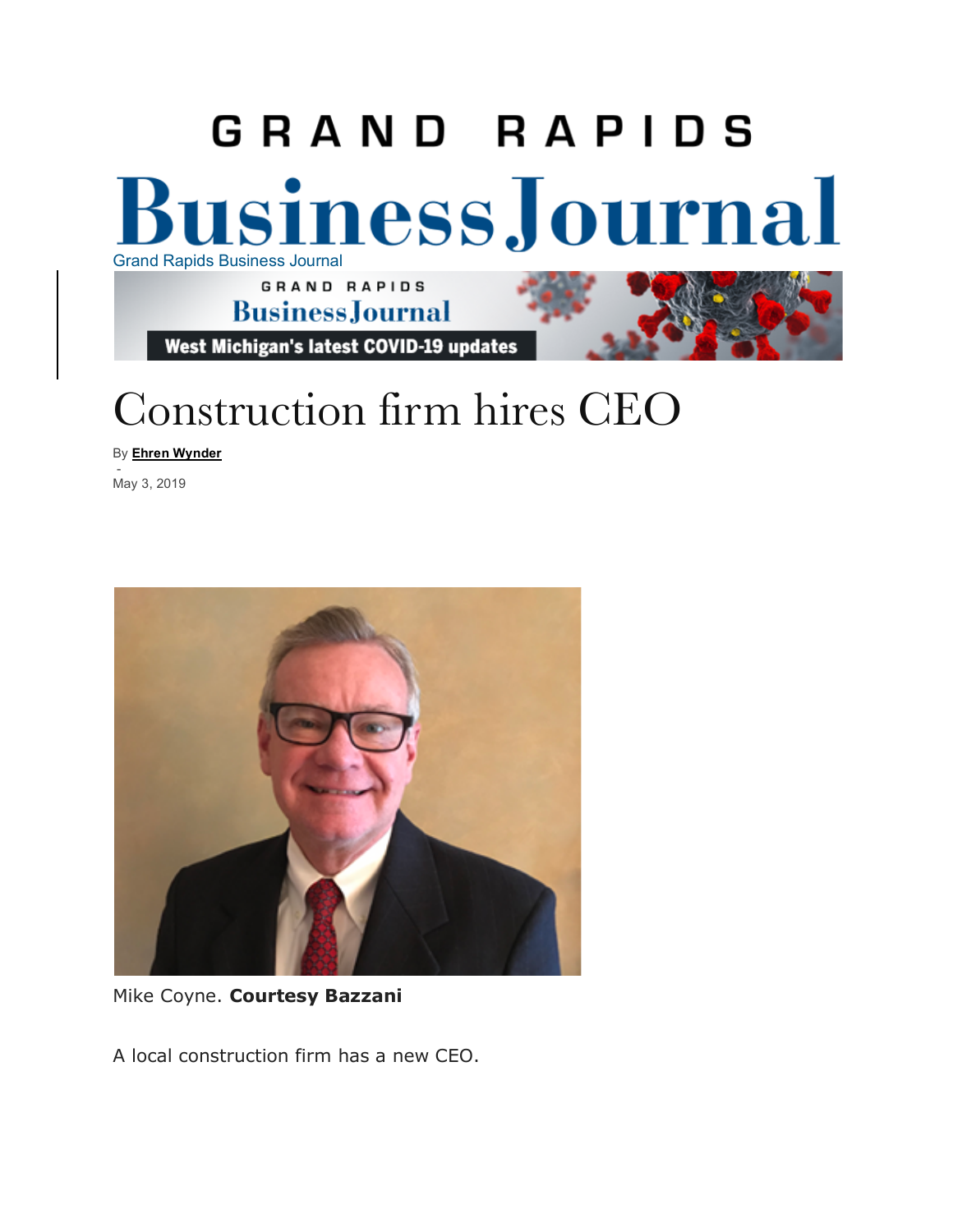Mike Coyne joined Grand Rapids-based Bazzani Building Company, according to the firm this week.

Former CEO Guy Bazzani will remain on the board, allowing him to step toward retirement, while still playing a role in the firm's direction.

"I am pleased that Guy will continue to work with us as a member of the board," Coyne said. "His guidance will be of great value to our team."

Coyne said he and the firm share a commitment to the triple bottom line philosophy: people, planet and profit.

"I was immediately impressed that the people at Bazzani Building Company recognize the interplay between the economic, social and environmental facets of design and construction in urban settings," Coyne said.

Coyne has over 30 years of leadership experience in transportation, health care services, logistics and mergers and acquisitions.

He has spent 15 years in officer and C-suite roles managing multiple locations through the U.S. and Canada. He has also been involved with M&A from both sides, with deals ranging from \$2 million to \$750 million.

He holds a bachelor's degree from Xavier University and an M.B.A. from Loyola University in Chicago.

Bazzani Building Company in Certified B Corporation, having met the key criteria of social and environmental performance, accountability and transparency.

The firm has several projects in the pipeline, with the primary target of designing and building "high-performance" buildings.